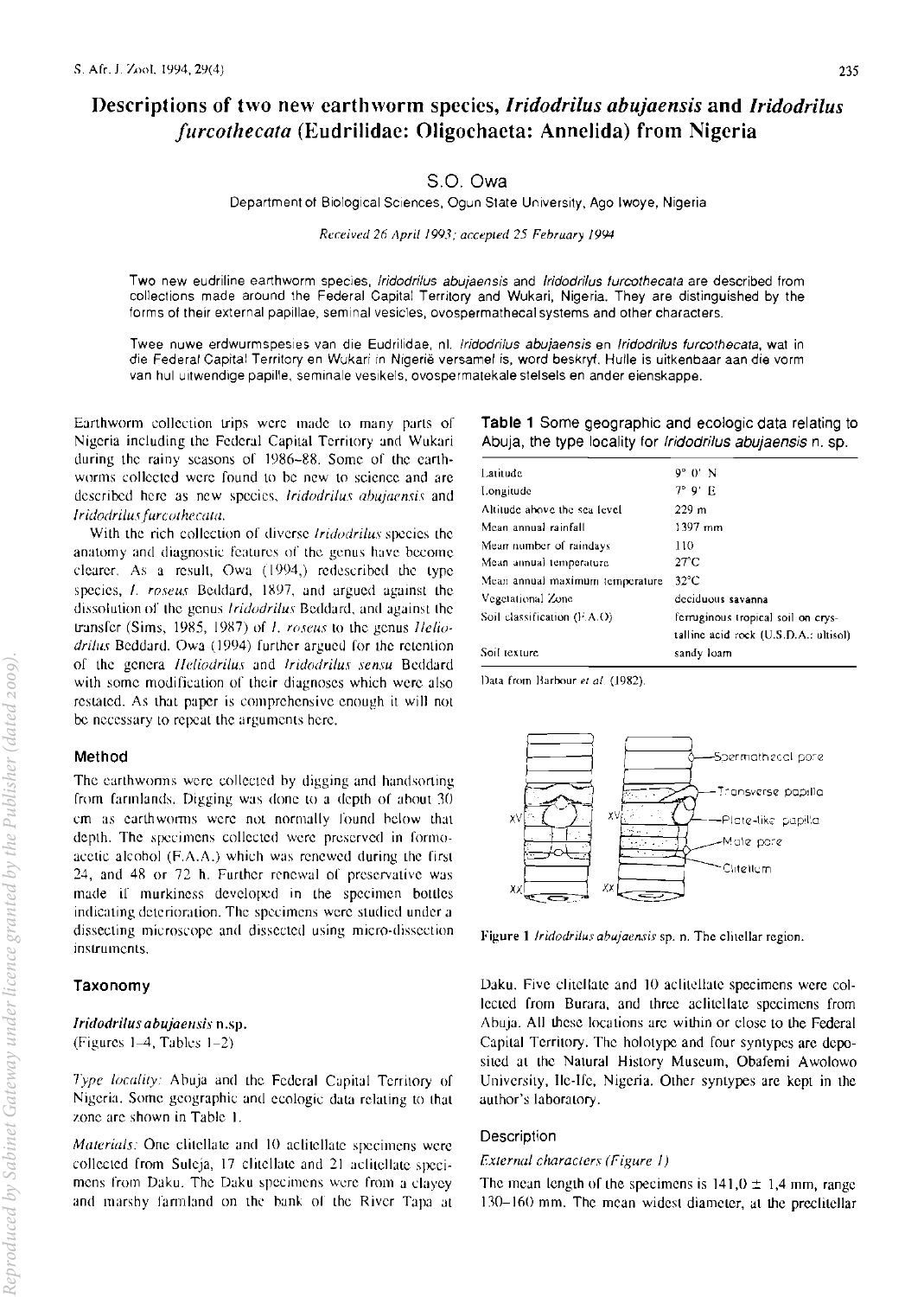region is  $5.2 \pm 0.3$  mm, range  $5.0-5.5$  mm. The mean number of segments is  $182 \pm 6$ , range 174-188. The segments arc triannulate.

**The proslomium is cpilobous.** 

The body colour is creamy white. The skin is not translu**cent; viscera arc not visible through the skin. There is little difference in colouration between the anterior and posterior**  regions, or between the ventral and the dorsal sides. The clitellum is pink when fully formed.

The setal arrangement is cudriline. Setae *a* and *b* are widely paired, c and *h* closely paired (i.e. setal distance *ab* > *cd.* 

The clitellum (Figure I) is saddle-shaped. The lower **border reaches as low as setal line a.** 

The male pore is unpaired, midventral on a low, broad, conical papilla in 17/18 intersegmental furrow.

The female pores are inconspicuous but traced internally to the equator of segment XIV, and between setal lines  $c$ and d.

The spermathecal pore, although not externally open, is **indicated by a low tumid papilla in the anterior portion or**  segment XII.

The papilla system (apart from those described above) **consists of two components. The midvcntral hut transversely**  oriented papilla within setal lines *aa* is in segment XIV. The second is tablet-shaped within bb, having an anterior**pointed apex that leans against the transverse papilla (Figure**  I). Paired papillae arc absent. Segments XIII and XVI arc excluded from the papillar system.

The nephridiopores are paired near the anterior borders of segments, just behind the intersegmental furrows, between **selallines c and d, from segment III hackwards.** 

**Dorsal pores are absent.** 

#### *Internal characters*

The first few septa  $4/5 - 10/11$  are thick, muscular and concave to the front. Septa  $11/12 - 13/14$  are thin. Others are **membranous.** 

The alimentary system is a straight tube. The pharynx, in segments II-IV, is suspended by thick protractor and retract**or muscles. An unpaired ventral oesophageal sac occurs in**  each of segments  $X$  and  $XI$  (none in  $IX$ ). A pair of dorsola**teral oesophageal ('calciferous') glands occurs in segment**  XII, (not XIII). The intestine begins in segment XIV. Four intestinal gizzards occur in segments XIX-XXII. TyphlosoJc and chloragogens arc absent.

Tubular lateral hearts exist in segments VIJ-XI and XIII, but not observed in segment XII.

**The male reproductive system is holandric, with a pair of testes in testes sacs in each of segments X and XI. The testes sacs are matchet-shaped and are occluded by the ventral oesophageal sacs. Emanating from the testes sacs,**  the anterior and posterior vasa deferentia meet in segment XII and pass contiguously backwards to segments XVIII. They then pass laterally along about a third of the length of the corresponding euprostate glands before penetrating thc glands. Euprostate glands arc tubular, finger-like, traversing **as far back as segment XXVI in spite or their looping and**  coiling (Figure 4). There is a pair of seminal vesicles in each 01 segments XI and XII. In the specimens dissected each



**Figure 2** *Iridodrilus abujaensis* **sp. n. The seminal vesicles on the gUl; a, h, c, arc cDntinuous loops of the vesicles.** 



**Figure 3 (A)** *Iridodrilus abujaensis* **and (B)** *Iridodrifus furcolhe. raJa* **spp. n. The penial setae.** 



**Figure 4** *Iridodrilus abujaensis* **sp. n. Ovospermathecal and posterior male systems.** 

**seminal vesicle is longer than its segment and yet did not traverse many segments. It is therefore looped twice to form**  a z-shape (Figure 2). The amerior and the posterior seminal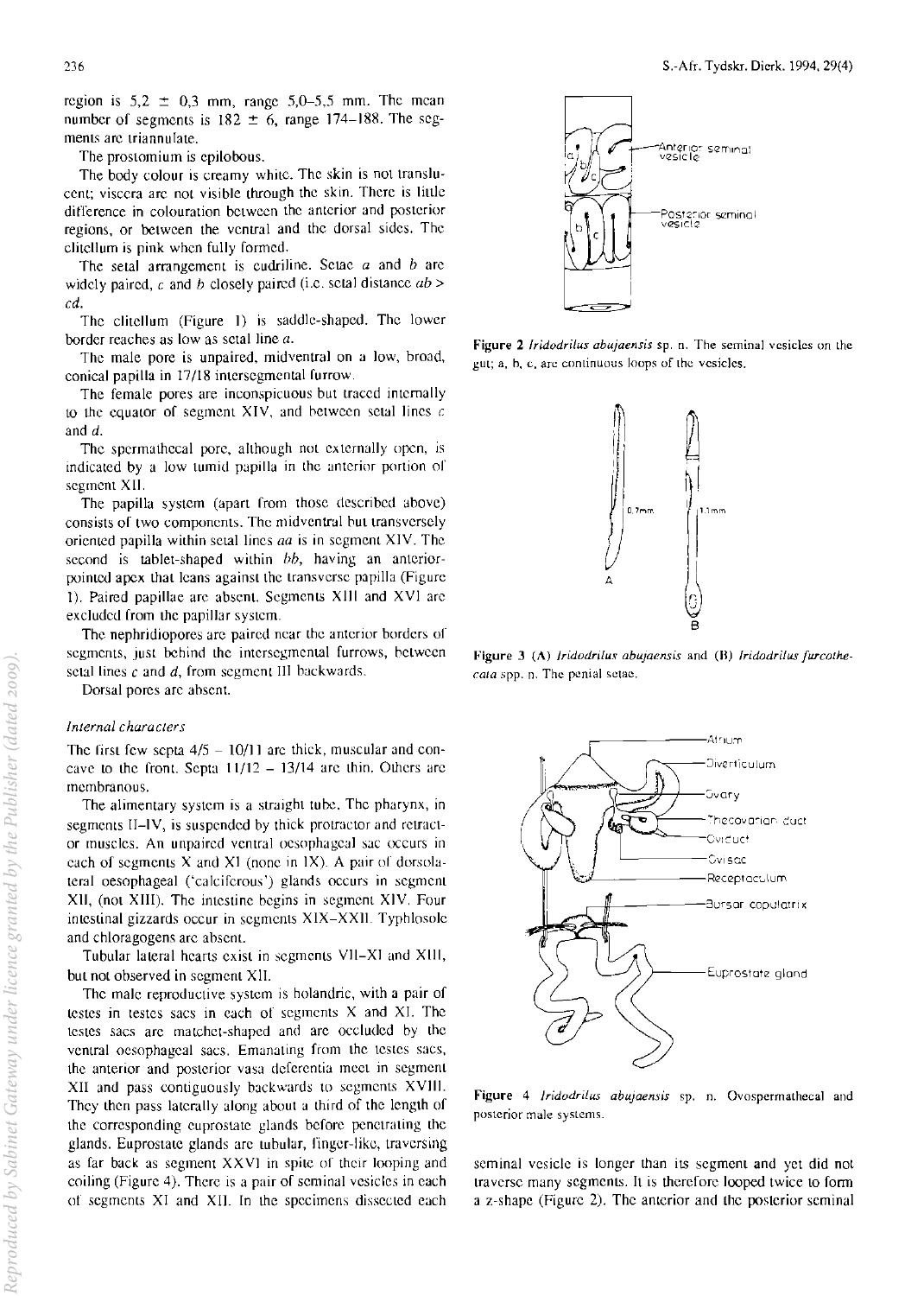### vesicles arc similar in size.

Two pairs of slender iridodrilid penial selae, (Figure 3A) occur at the anterior border of the euprostate glands, buried in the bursa copulatrix. The two on either side are enclosed in separate penial setal sacs which are, however, controlled hy a common retractor muscle, insened on [he body wall in segment XVII.

A hursa copu)atrix is prescnt in addition to the penial setae. It is responsible for the boss-like papilla of 17/18 intersegmental furrow.

The ovospermathecal system is iridodrilid. The spermathecal pore in segment XII opens into a triangular spermathecal atrium which is continuous with a thicker bellow-like and elongated spermathecal receptaculum (Figure 4). In segment XIII the receptaculum gives off a pair of tubular diverticula which are reflexed on themselves and are longitudinal in orientation. The apex of each diverticulum narrows abruptly to form a thecovarian duct that is generally coiled and looped before connecting with the fertilization chamber.

The ovaries, in membranous ovarian sacs, arc paired, oval in shape, amd are connected by rather thick ovarian ducts to the fertilization chambers. Oviducts issuing from the latter pass posterio-laterad to open at the female pores in segment XIV between setal lines c and  $d$ .

Excretory system is metanephric, exonephric and holonephric. The first pair of nephridia occurs in segment Ill. Nephridia in the clitellar region are similar to the others.

### Remarks

(i) *Significant intraspecific variation*. The specimens from Suleja have three distinct intestinal gizzards which on careful septal analysis occupy four segments, i.e. two gizzards may have fused, The Daku specimens bear four distinct gizzards occupying four segments. They are otherwise similar in other characters.

(ii) *Differential diagnosis*. The presence of a bursa copulalrix in I. *abujaensis* sp. n. is a character shared with I.

*roseus* as re-described, (Owa 1994). But in *I. roseus*, unlike in *I. abujaensis,* penial setae are rarely present. I. *abujaensis*  is thus the first *Iridodrilus* species described that regularly bears both sperm intromittent organs. In the new species the penial setae are buried in the bursa. The papillae of I. *abujaensis* differentiate it from its other congeners. Other comparisons with the other congeners are shown in Table 2.

*Etymology*. The new species is named after its type locality Abuja.

### *lridodrilusJurcothecata* sp, n, (Figures 3, 5-7)

*Type locality:* Wukari, a town in the southern part of Gongola state of Nigeria. Wukari is in the guinea savanna.in the middle belt of Nigeria, latitude 7.8 $^{\circ}$  N, longitude 9.8 $^{\circ}$  E, altitude 230 m above sea level, mean annual rainfall 1143 cm, mean number of rain days 70, mean annual temperature *27°* C and mean maximum temperature *33°C.* 

*Maleriais:* Seven adult and 21 immature specimens were collected from fallow farmland and from under mango trees on 10 October 1985. The holotype and a syntype are deposi-[cd in the Natural His[ory Museum, Obafemi Awo1owo University, lIe-Ife, Nigeria (formerly University of Ife).

### **Description**

### *External characlers (Figure 5)*

The mean length of the earthworms is  $105 \pm 30$  mm. The mean widest diameter (at clitellar region) is  $2,5 \pm 1$  mm. The number of segments is 146  $\pm$  9. The longest length of segment occurs in prcclitellar region around segment X. No segmental secondary annulation.

The prostomium is epilobous.

The colour of the specimens, preserved in preservative, is light grey to cream colour. The blood vessels are visible through the body.

Selae *a* and *b* arc widely paired, c and *d* closely paired;

Table 2 Discrimination table for *Iridodrilus* species that most closely resemble *I. abujaensis* n. Sp.

| Character                                 | I. codon.            | I. condyl.        | $l$ abins.            | 1. abujaensis         | 1. furcol necala |
|-------------------------------------------|----------------------|-------------------|-----------------------|-----------------------|------------------|
| Length (mm)                               | $70 - 80$            | $60 - 80$         | $90 - 125$            | 130–160               | $75 - 144$       |
| Widest diameter (mm)                      | $3 - 4$              | $3 - 3, 5$        | $3.5 - 4.0$           | $5.0 - 5.5$           | $1.5 - 3.5$      |
| No. of segments                           | 89-155               | $91 - 96$         | $111 - 172$           | $174 - 180$           | $137 - 154$      |
| Body colouration                          | pale brown           | pale yellow       | light grey            | cream white           | light grey       |
| Skin translucence                         | translucent          | translucent       | fairly opaque         | opaque                | translucent      |
| Lowest clitellar margins                  | d                    | b                 | a                     | a                     | аb               |
| Some components of<br>the papillae system | paired<br>components | knob<br>and plate | crescent<br>and plate | crescent<br>and plate | one pair         |
| External spermathecal                     |                      |                   |                       |                       |                  |
| pore in                                   | XП                   | 11/12             | XII                   | XII                   | XII              |
| Intestinal gizzards                       | $XIX-XXH(4)$         | $XVIII-XX(3)$     | $XX-XXII(3)$          | $XIX-XXI(4)$          | $XIX-XXI(3)$     |
| Spermathecal atrium                       |                      |                   |                       |                       |                  |
| begins in segment:                        | X                    | XII               | XII                   | XII                   | XII              |
| Spermathecal receptaculum                 | clongated            | oblong            | transverse            | clongated             | confined         |
| Receptacular diverticulum                 | tubular, not         | baggy,            | haggy,                | tubular               | like             |
|                                           | reflexed             | reflexed          | rcflexed              | looped                | furcae           |
| Bursa copulatrix                          | absent               | absent            | absent                | present               | absent           |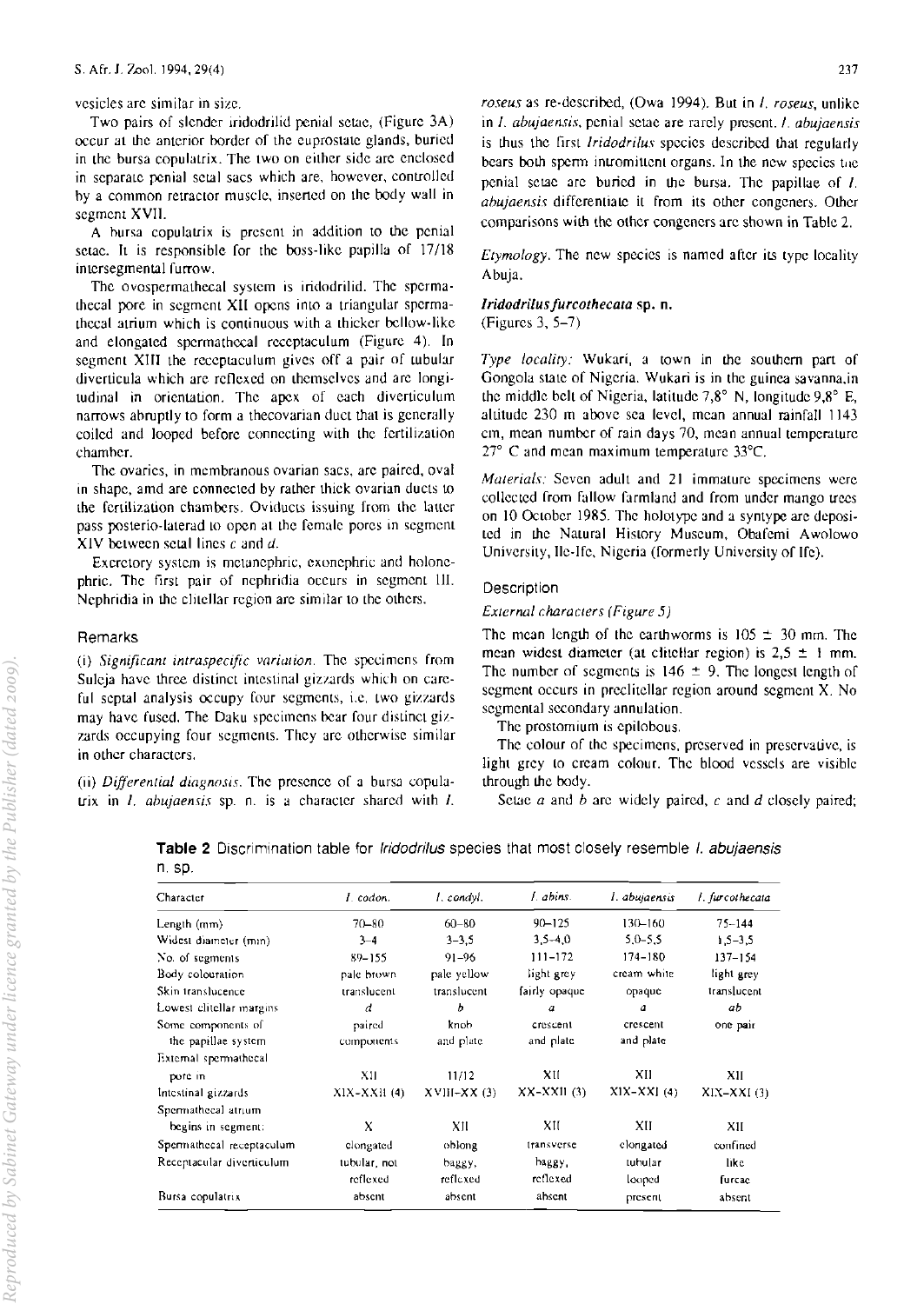

Figure 5 *lridodrilus furcothecata* sp. n. External diagnostic features:  $(A)$  prostomial end and  $(B)$  clitellar region.

 $ab > cd$ ;  $ad = \frac{1}{2}c$ .

The clitellum is annular, affecting  $\frac{1}{2}XU = \frac{1}{2}XV$ . Clitellum is wider than the neighboring segments. Ventrally and dorsally intersegmental grooves arc fairly distinct in the clitcllar region.

The paired female pores arc inconspicuous but traced internally to midsegment XIV.

The spermathecal pore is on a low papilla in the second half of segment XII, just in front of 12/13 septum.

The male pore is single in 17/18 intersegmental furrow; it is located in a shallow crater-like depression in the centre of an atoll-like papilla. From the male pore a pair of divergent, V -shaped seminar grooves passes forwards to a pair of papillae that occurs between setal lines *ab* in segment XIV.

Nephridiopores exist between setal lines *cd* on anterior end of segments, just behind intersegmental furrows, from segment V backwards.

Dorsal pores are absent.

Only the papillae on segment XIV arc paired; those and the male papillae in 17/l8 intersegmental furrow arc the only papillae on the body.

Accessory copulatory pouches are absent.

#### *Internal characlers*

The first septum is  $4/5$ . Septa  $6/7 - 9/10$  arc thick, muscular and concave forward. Septa  $10/11$  and  $11/12$  arc less thick, less muscular and concave forward. Others are membranous and transvcrse.

The buccal cavity occupies segments I-II. The pharynx in III-VI is well supported by dilator muscles. Oesophageal gizzard is absent. An unpaired ventral oesophageal sac occurs in each of segments  $X-XI$  (= 2). Dorsolateral ocsophageal sacs ('Calcirerous glands') arc paired in segment XII. The oesophagus and intestinc arc narrow in segments X-XVI. The intestine begins in segment XVI, widens and continues backward without typhlosolc or chloragogcnous cells. Three intestinal gizzards exist in segment XIX-XXI.

Blood flows forward in the dorsal blood vessel which passes along the dorsal surrace of the gut. The junction between this dorsal vessel and each of its segmental paraenteric branches is characteristic (Figure 6): there is a small oval vascular bulb which is longitudinal in orientation; the para-enteric vessel issues from the posterior end of the bulb,



Figure 6 Iridodrilus furcothecata sp. n. Blood vascular branches.



Figure 7 */ridodriius furcothecata* sp. n. Gonadal diagnostic features. The right side of the sperrnathcca is displayed.

passes diagonally backward and laterad, and surrounds the gut at the posterior quarter of the segment, close to the intersegmental septum. Only one pair of circumenteric blood vessels exists pcr segment. Prominent, tubular lateral hearts occur in each of segments VII-X. None was observed in XI. The more posterior lateral hearts in segments XII-XIV are smallish and sacculatc.

The male system is holandric. The anterior pair of testes in segmcnt X and thc postcrior pair in XI are on the anterior faces of septa  $10/11$  and  $11/12$  respectively, close to the ventral parieta. They arc smallish and enclosed in testes sacs. The anterior seminal vesicles arise in segment XI but extend to segment XII as cream-white, flattish, clongatc structures without intersegmental grooves. The poslerior seminal vesicles arising in segment XII, cxtend to segment XV as white, cream-coloured, flattish, elongate structures with definite but shallow (non-moniliform) intersegmental grooves. From the testes on either side, a pair of vasa deferentia arises which meets in segment XII and passes contiguously as twin ducts under the oviduct and to the corresponding euprostate glands in segment XVII. The vasa deferentia run along a quarter of the length of the euprostate before penetrating the gland. The paired euprostate glands are tubular and of almost uniform diameter. Intersegmental grooves on the euprostale are shallow; the glands are not moniliform. In segment XVIII they converge medially to the male pore at 17/18 intersegmental furrow. Euprostate glands reach from segment XVIII to XXVI.

Two pairs of penial setae (Figure 38) Occur in the anterior borders of the euprostate glands. Enclosed in setal